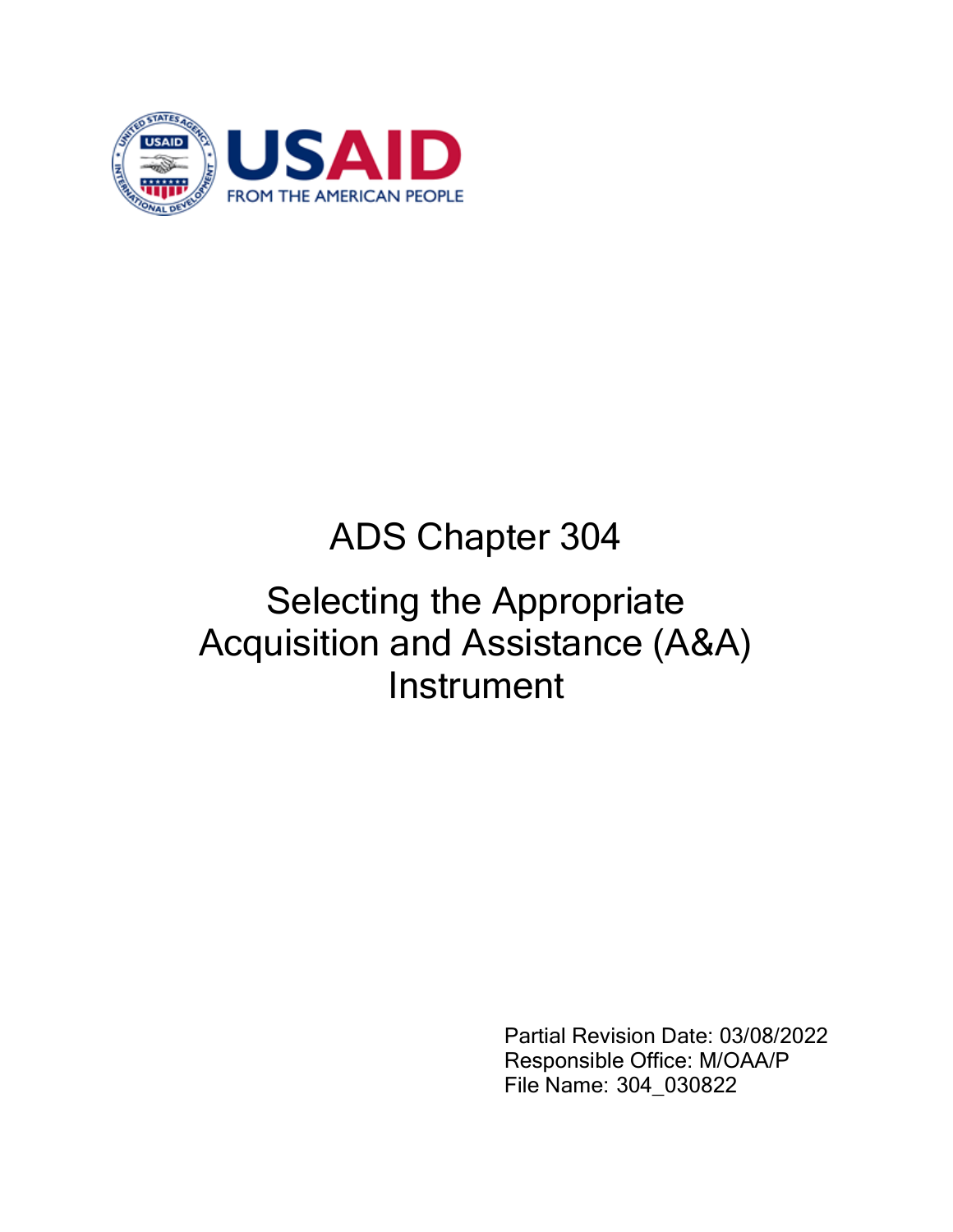**Functional Series 300 – Acquistion and Assistance ADS 304, Selecting the Appropriate Acquisition and Assistance (A&A) Instrument POC for ADS 304: Sharon Baker, [shbaker@usaid.gov](mailto:shbaker@usaid.gov)**

# **Table of Contents**

| 304.1                             |                                                                                                                                |
|-----------------------------------|--------------------------------------------------------------------------------------------------------------------------------|
| 304.2                             |                                                                                                                                |
| 304.3                             | POLICY DIRECTIVES AND REQUIRED PROCEDURES  5                                                                                   |
| 304.3.1                           |                                                                                                                                |
| 304.3.2                           | Planning Phase - Identifying the Intended Purpose of the Award 6                                                               |
| 304.3.3<br>304.3.3.1              |                                                                                                                                |
| 304.3.4<br>304.3.4.1<br>304.3.4.2 | Examples of Appropriate Uses of Assistance Instruments 9<br>Limitation on the Use of Assistance Instruments for Construction 9 |
|                                   |                                                                                                                                |
| 304.3.5                           | Non-Determinative Factors in Selecting the Type of Instrument 10                                                               |
| 304.3.6                           |                                                                                                                                |
| 304.3.7                           |                                                                                                                                |
| 304.4                             |                                                                                                                                |
| 304.4.1                           |                                                                                                                                |
| 304.4.2                           |                                                                                                                                |
| 304.5                             |                                                                                                                                |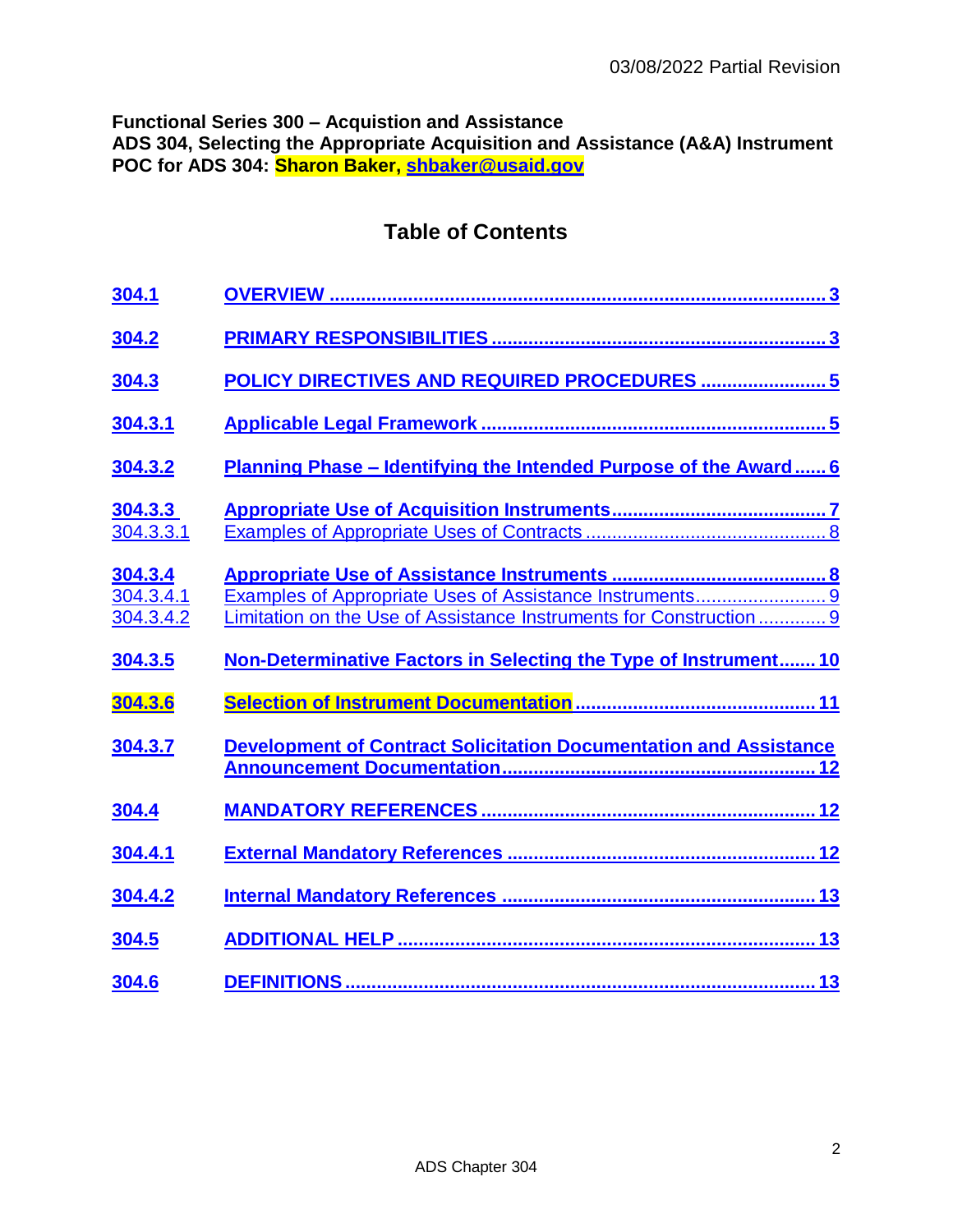# **ADS 304 – Selecting the Appropriate Acquisition and Assistance (A&A) Instrument**

#### <span id="page-2-0"></span>**304.1 OVERVIEW**  Effective Date: 04/18/2016

This chapter provides policy, procedure, and guidance for selecting the appropriate legal instrument (contract, grant, or cooperative agreement) in accordance with the criteria prescribed in:

- The **[Competition in Contracting Act of 1984 \(CICA\), 41 U.S.C. 3301](http://www.gpo.gov/fdsys/granule/USCODE-2009-title41/USCODE-2009-title41-chap4-subchapIV-sec253)**;
- The **[Federal Grant and Cooperative Agreement Act of 1977 \(FGCAA\), 31](https://www.govinfo.gov/content/pkg/STATUTE-92/pdf/STATUTE-92-Pg3.pdf)  [U.S.C. 6301-6308](https://www.govinfo.gov/content/pkg/STATUTE-92/pdf/STATUTE-92-Pg3.pdf)**;
- The **[Foreign Assistance of 1961, as amended, 22 U.S.C. 2151, et. seq](http://www.gpo.gov/fdsys/pkg/CPRT-111JPRT51120/pdf/CPRT-111JPRT51120.pdf)**.;
- **[2 CFR Part 200](http://www.ecfr.gov/cgi-bin/text-idx?SID=10f34cdb5df1422174358acaaea3bfad&node=se2.1.200_1201&rgn=div8)** (**[Uniform Administrative Requirements, Cost Principles, and](http://www.ecfr.gov/cgi-bin/text-idx?SID=73c8d1965246d26849e0379a34c4ff57&tpl=/ecfrbrowse/Title02/2cfrv1_02.tpl#200)  [Audit Requirements for Federal Awards](http://www.ecfr.gov/cgi-bin/text-idx?SID=73c8d1965246d26849e0379a34c4ff57&tpl=/ecfrbrowse/Title02/2cfrv1_02.tpl#200)**), adopted and supplemented by USAID in **2 CFR Part 700 [Uniform Administrative Requirements, Cost](http://www.ecfr.gov/cgi-bin/text-idx?SID=18fce4045d211e74d460016792650587&node=20141219y1.358)  [Principles, and Audit Requirements for Federal Awards](http://www.ecfr.gov/cgi-bin/text-idx?SID=18fce4045d211e74d460016792650587&node=20141219y1.358)**;
- **48 CFR Part 1, [Federal Acquisition Regulation](http://www.gpo.gov/fdsys/pkg/CFR-2003-title48-vol1/content-detail.html) (FAR)**; and
- **48 CFR Part 7, [Agency for International Development Acquisition](http://www.gpo.gov/fdsys/search/pagedetails.action?collectionCode=CFR&searchPath=Title+48%2FChapter+7&granuleId=CFR-2003-title48-vol5-chap7&packageId=CFR-2003-title48-vol5&oldPath=Title+48%2FChapter+7&fromPageDetails=true&collapse=true&ycord=100)  [Regulation \(AIDAR\)](http://www.gpo.gov/fdsys/search/pagedetails.action?collectionCode=CFR&searchPath=Title+48%2FChapter+7&granuleId=CFR-2003-title48-vol5-chap7&packageId=CFR-2003-title48-vol5&oldPath=Title+48%2FChapter+7&fromPageDetails=true&collapse=true&ycord=100)**.

For the purposes of this chapter, the term "procurement" and "acquisition" are used interchangeably, and "procurement contract" and "contract" are also used interchangeably. The terms "assistance," "grants," and "cooperative agreements" refer to the legal mechanisms referenced in **[2 CFR 200](http://www.ecfr.gov/cgi-bin/text-idx?SID=10f34cdb5df1422174358acaaea3bfad&node=se2.1.200_1201&rgn=div8)** and **[ADS 303, Grants and](http://www.usaid.gov/ads/policy/300/303)  [Cooperative Agreements to Non-Governmental Organizations](http://www.usaid.gov/ads/policy/300/303)**.

This chapter does not apply to agreements with foreign governments, public international organizations, and bilateral development partners or other types of instruments as authorized under the Foreign Assistance Act.

# <span id="page-2-1"></span>**304.2 PRIMARY RESPONSIBILITIES**

Effective Date: 04/18/2016

**a.** The **Director, Bureau for Management, Office of Acquisition and Assistance (M/OAA)**, who serves as the **Agency Senior Procurement Executive** and as the **Assistance Executive**

• Provides executive leadership in communicating the importance of selecting the most appropriate acquisition or assistance instrument to Operating Unit (OU) leadership; and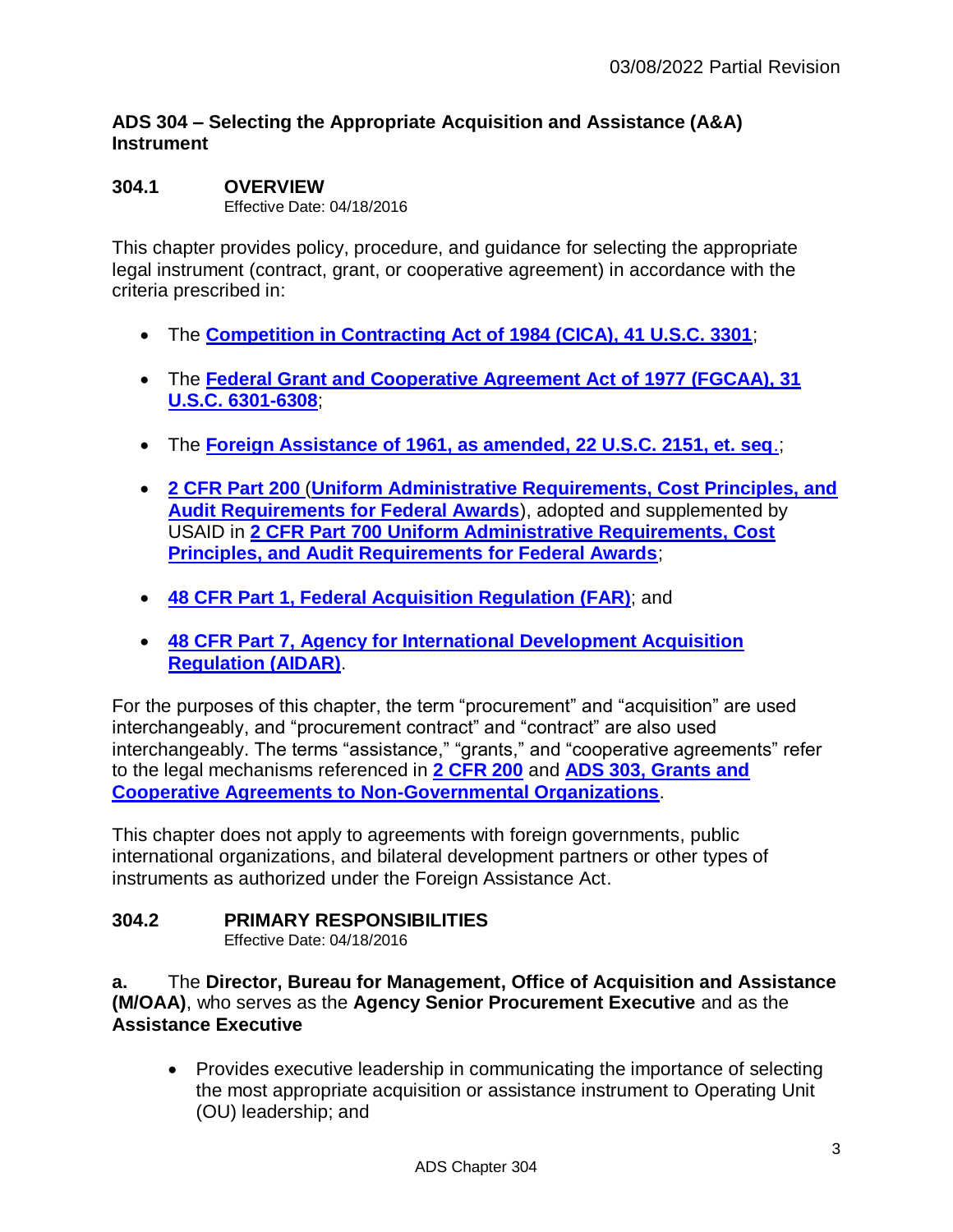Makes the final instrument determination when there is a disagreement between the Contracting Officer/Agreement Officer (CO/AO) and the Operating Unit (see **304.3.6**).

**b. Operating Units (OUs)** assist the CO/AO with determining the appropriate type of instrument in accordance with relevant statutes, regulations, and policies. Operating **Units** 

- Conduct strategic planning, project design, and project/mechanism selection and design in accordance with the ADS 200 Series. The project selection and design includes an A&A Strategy that lists proposed A&A actions;
- Describe the proposed project in sufficient detail, appropriate to the instrument type;
- Designate the Planner for each planned acquisition or assistance action listed on the Agency A&A Plan (see **[ADS 300, Agency Acquisition and](http://www.usaid.gov/ads/policy/300/300)  [Assistance \(A&A\) Planning](http://www.usaid.gov/ads/policy/300/300)**);
- Develop, in consultation with the cognizant CO/AO, the Agency A&A Plan in accordance with **[ADS 300](https://www.usaid.gov/ads/policy/300/300)**;
- Prepare statements of work, program descriptions, and all other documents associated with the acquisition or assistance consistent with the selected type of instrument and complies with the appropriate regulations, policies, procedures, and terminology for the selected instrument; and
- Maintain OU project design files that include appropriate documentation supporting the selection of instrument decisions.

**c.** The **Planner**, in consultation with the CO/AO, is responsible for drafting and documenting the recommendation for the selection of instrument.

# **d.** The **Contracting Officer/Agreement Officer (CO/AO)**

- Collaborates with the Planner at the planning phase and provides guidance on selecting the appropriate A&A instrument (see **ADS [201, Program Cycle](http://www.usaid.gov/ads/policy/200/201)  [Operational Policy](http://www.usaid.gov/ads/policy/200/201)** and **[ADS 300](http://www.usaid.gov/ads/policy/300/300)**);
- Reviews the Planner's recommendation and supporting documents and makes the final determination on the selection of instrument in accordance with applicable statues, regulations, and policies;
- Maintains documentation in the Agency Secure Image and Storage Tracking System (ASIST) file to support the type of instrument selected; and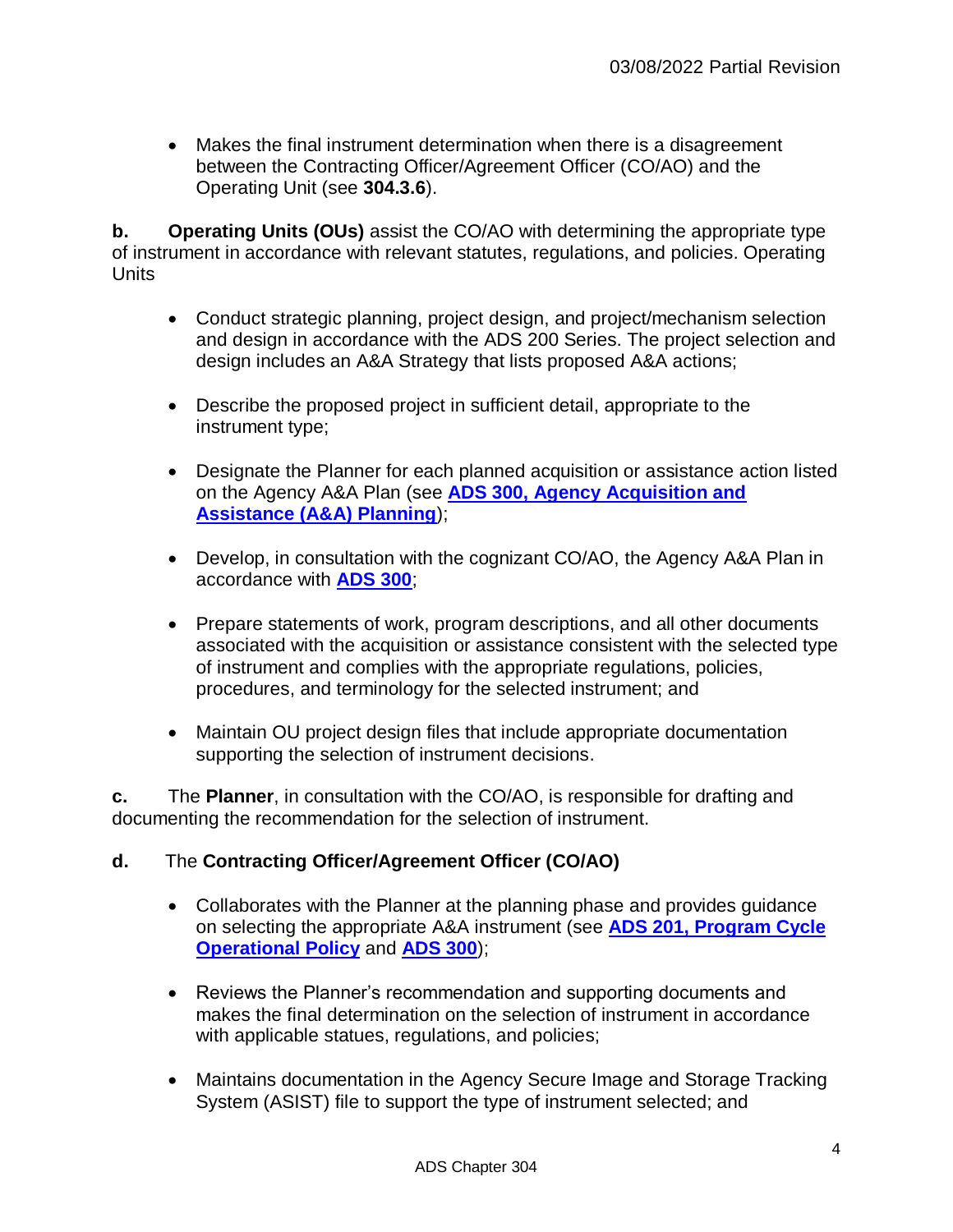Ensures statements of work, program descriptions, and all documents associated with acquisition and assistance are consistent with the selected type of instrument and contain appropriate terminology for the selected instrument.

**e**. The **Office of the General Counsel (GC)** and **Resident Legal Officers (RLOs)** advise the Planner and CO/AO, as needed, on selection of instrument determinations in accordance with applicable statutes, regulations, and policies.

# <span id="page-4-0"></span>**304.3 POLICY DIRECTIVES AND REQUIRED PROCEDURES**

#### <span id="page-4-1"></span>**304.3.1 Applicable Legal Framework**

Effective Date: 04/18/2016

**a.** The **[Foreign Assistance Act](https://www.google.com/url?sa=t&rct=j&q=&esrc=s&source=web&cd=3&cad=rja&uact=8&ved=0ahUKEwiphJOu9oHKAhVCPT4KHZFEBpQQFggrMAI&url=https%3A%2F%2Fwww.usaid.gov%2Fads%2Fpolicy%2Ffaa&usg=AFQjCNF90Y_Hz8m4kNemVMb8FB1__9yw2w&sig2=VSR7xBr0MQnvSOnT_I_Lqg)** and Other Agency-Specific Authorizations

The Foreign Assistance Act (FAA) of 1961, as amended, is USAID's principal authorizing legislation. Section 635(b) of the FAA provides that "[t]he President may make loans, advances, and grants to make and perform agreements and contracts with, or enter into other transactions with, any individual, corporation, or other body of persons, friendly government or government agency, whether within or without the United States and international organizations in furtherance of the purposes and within the limitations of this Act."

FAA Section 102(a) notes that the principal purpose of U.S. bilateral development assistance is "to help the poor majority of people in developing countries to participate in a process of equitable growth through productive work and to influence decisions that shape their lives, with the goal of increasing their incomes and their access to public services which will enable them to satisfy their basic needs and lead lives of decency, dignity, and hope."

Programs may also be established outside of the statutory framework of the Foreign Assistance Act through freestanding laws that authorize foreign aid or apply new conditions to aid authorized in the Foreign Assistance Act. Examples include the FREEDOM Support Act (Public Law 102–511), the Support for Eastern European Democracy (SEED) Act of 1989 (Public Law 101–179), and other authorities as provided in annual appropriations legislation.

**b.** Federal Grant and Cooperative Agreement Act (FGCAA)

The **[FGCAA](https://www.govinfo.gov/content/pkg/STATUTE-92/pdf/STATUTE-92-Pg3.pdf)** prescribes criteria that executive agencies must follow in selecting which legal instrument to use to establish a relationship between an agency and a potential awardee. The FGCAA addresses three types of instruments, namely contracts, grants, and cooperative agreements. Grants and cooperative agreements collectively are referred to as "assistance" agreements. One purpose of the FGCAA is to promote uniformity in the use of these three instruments and to further define relationships and corresponding responsibilities associated with each respective instrument. Other purposes are to "promote increased discipline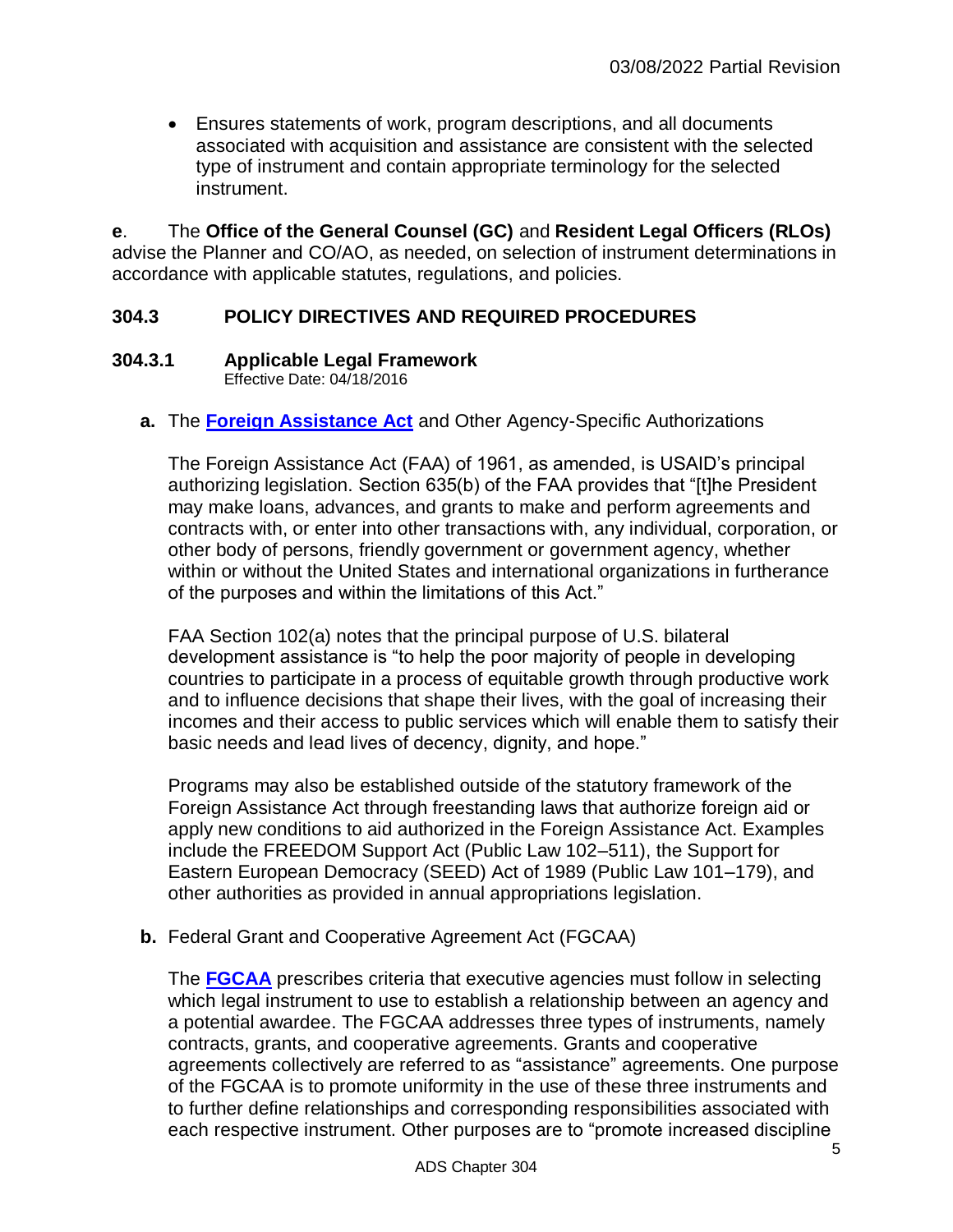in selecting and using procurement contracts, grants, and cooperative agreements; maximize competition in making procurement contracts; and encourage competition in making grants and cooperative agreements" (**[31 U.S.C.](http://uscode.house.gov/view.xhtml?req=(title:31%20section:6301%20edition:prelim)%20OR%20(granuleid:USC-prelim-title31-section6301)&f=treesort&edition=prelim&num=0&jumpTo=true)  [6301\(3\)](http://uscode.house.gov/view.xhtml?req=(title:31%20section:6301%20edition:prelim)%20OR%20(granuleid:USC-prelim-title31-section6301)&f=treesort&edition=prelim&num=0&jumpTo=true)**).

The FGCAA requires an agency to use a contract as the appropriate legal instrument reflecting a relationship between the agency and the organization when:

- **(1)** The principal purpose of the instrument is to acquire property or services for the direct-use or the direct-benefit of the United States Government; or
- **(2)** The agency decides, in a specific instance, that the use of a procurement contract is appropriate.

The FGCAA requires an agency to use a grant or cooperative agreement as the legal instrument reflecting a relationship between the agency and the prime awardee when the principal purpose of such relationship is to transfer a thing of value to the prime awardee to carry out a public purpose of support or stimulation authorized by federal statute.

Final OMB FGCAA implementation guidance on the agency decision structure for selection of instrument states, "The determinations of whether a program is principally one of procurement or assistance, and whether substantial Federal involvement in performance will normally occur are basic agency policy decisions. A determination that a program is principally one of procurement or assistance does not preclude the use of any of the types of instruments when appropriate for a particular transaction. Congress intended the Act to allow agencies flexibility to select the instrument that best suits each transaction."

**c.** Competition in Contracting Act (CICA)

When conducting a procurement for property (goods and supplies) or services, CICA requires an executive agency to obtain full and open competition through the use of competitive procedures as prescribed in the **[Federal Acquisition](https://www.acquisition.gov/?q=browsefar)  [Regulation \(FAR\)](https://www.acquisition.gov/?q=browsefar)** and the **[USAID Acquisition Regulation \(AIDAR\)](http://www.usaid.gov/ads/policy/300/aidar)**. The term "procurement" includes "all stages of the process of acquiring property or services, beginning with the process for determining a need for property or services and ending with contract completion and closeout."

#### <span id="page-5-0"></span>**304.3.2 Planning Phase – Identifying the Intended Purpose of the Award** Effective Date: 04/18/2016

USAID possesses the authority to enter into grants, contracts, and a variety of other mechanisms to advance the mission of the Agency and accomplish its objectives. USAID has no preference for acquisition instruments over assistance instruments or vice versa. USAID selects each instrument on the applicable facts and circumstances at the time of selection of the instrument consistent with applicable laws, regulations, and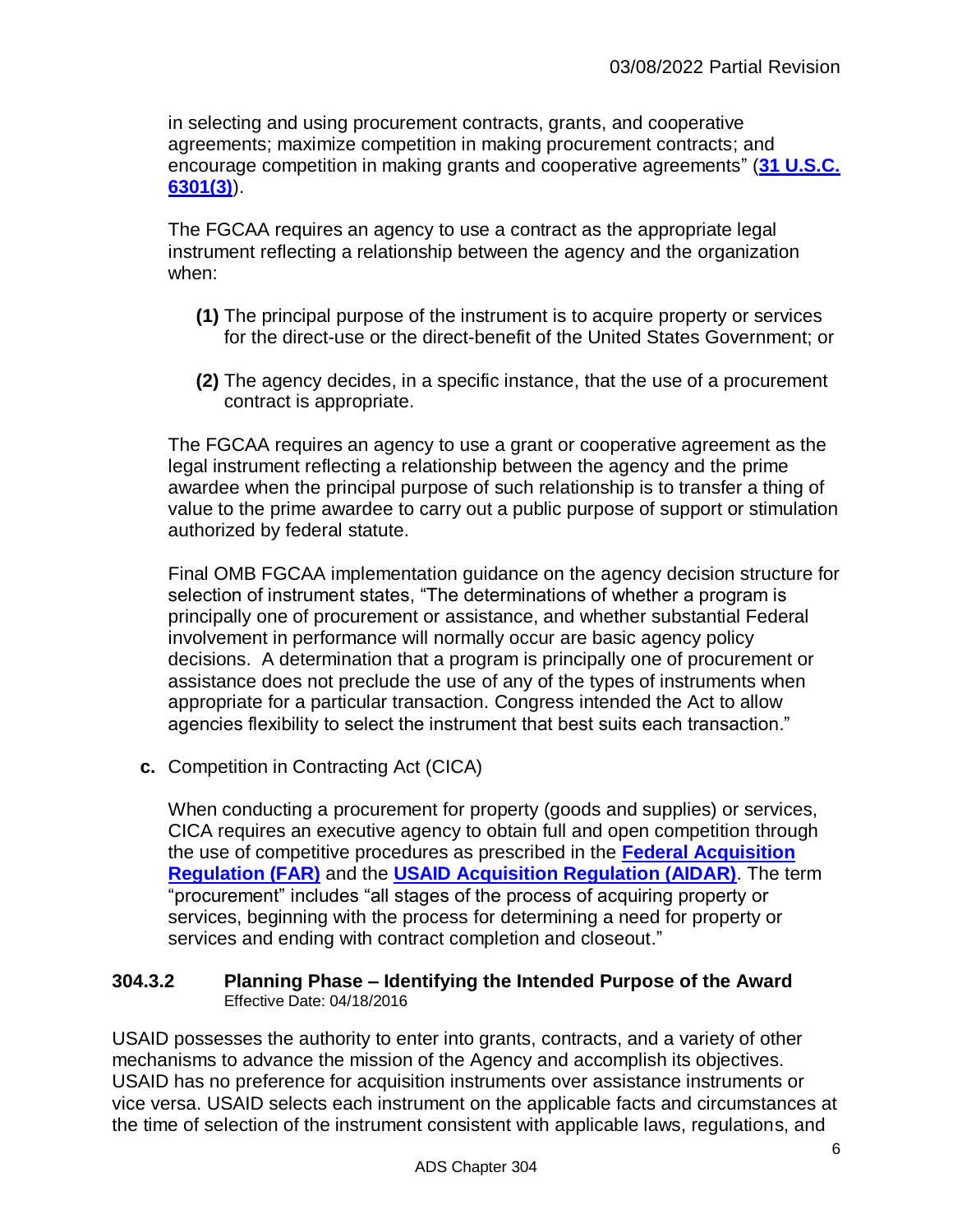policy. The OU and CO/AO must not set aside or reserve any sector or sub-sector for exclusive or predominant selection of acquisition or assistance instruments unless statutorily required.

The Planner and CO/AO must identify the appropriate A&A instrument as early as possible in the planning phase as each type is subject to a different set of statutory and regulatory requirements.

USAID planning policies and considerations in **[ADS 201](http://www.usaid.gov/ads/policy/200/201)** and **[ADS 300](http://www.usaid.gov/ads/policy/300/300)** reinforce the importance of selecting the appropriate instruments. Selection of the most appropriate instrument should result from rigorous project design. In order to select the appropriate instrument, the CO/AO, as a member of the Project Design Team, must assist the team in identifying the principal purpose of the instrument and the relationship between USAID and the awardee.

The Planner, in consultation with the CO/AO, must make recommendations for a final determination by the CO/AO and document the selection of instrument as early as feasible in the project design process. As the selection of instrument varies on a caseby-case basis, the Planner and the CO/AO may consult with the GC/RLO for advice in performing this analysis and preparing appropriate supporting documentation as needed. The Planner's initial recommendation must be based on application of the criteria described in the relevant statues and as described in the appropriate use of each type of instrument below. If sufficient data is not available for the Planner to make a recommendation on the type of instrument at the project design stage, the CO/AO determination must be made at the earliest possible time before finalizing the requirements document or program description.

# <span id="page-6-0"></span>**304.3.3 Appropriate Use of Acquisition Instruments**

Effective Date: 04/18/2016

Acquisition involves acquiring property or services (broadly defined to include goods, commodities, equipment, and other forms of property other than land) from a vendor or contractor:

**1.** For USAID's direct-use or direct-benefit.

USAID must select acquisition when the principal purpose of the instrument is to acquire property or services for its own use or benefit.

**2.** In a specific instance as determined by the Agency.

The CO has discretion in determining that a contract would be appropriate in a specific circumstance, but the instrument selection must not be arbitrary in this regard. For example, USAID may determine whether a contract is appropriate if the award involves implementing activities that the USG has committed to provide under a treaty or other international agreement (this does not refer to or include bilateral or multilateral assistance agreements between the USG and a cooperating country).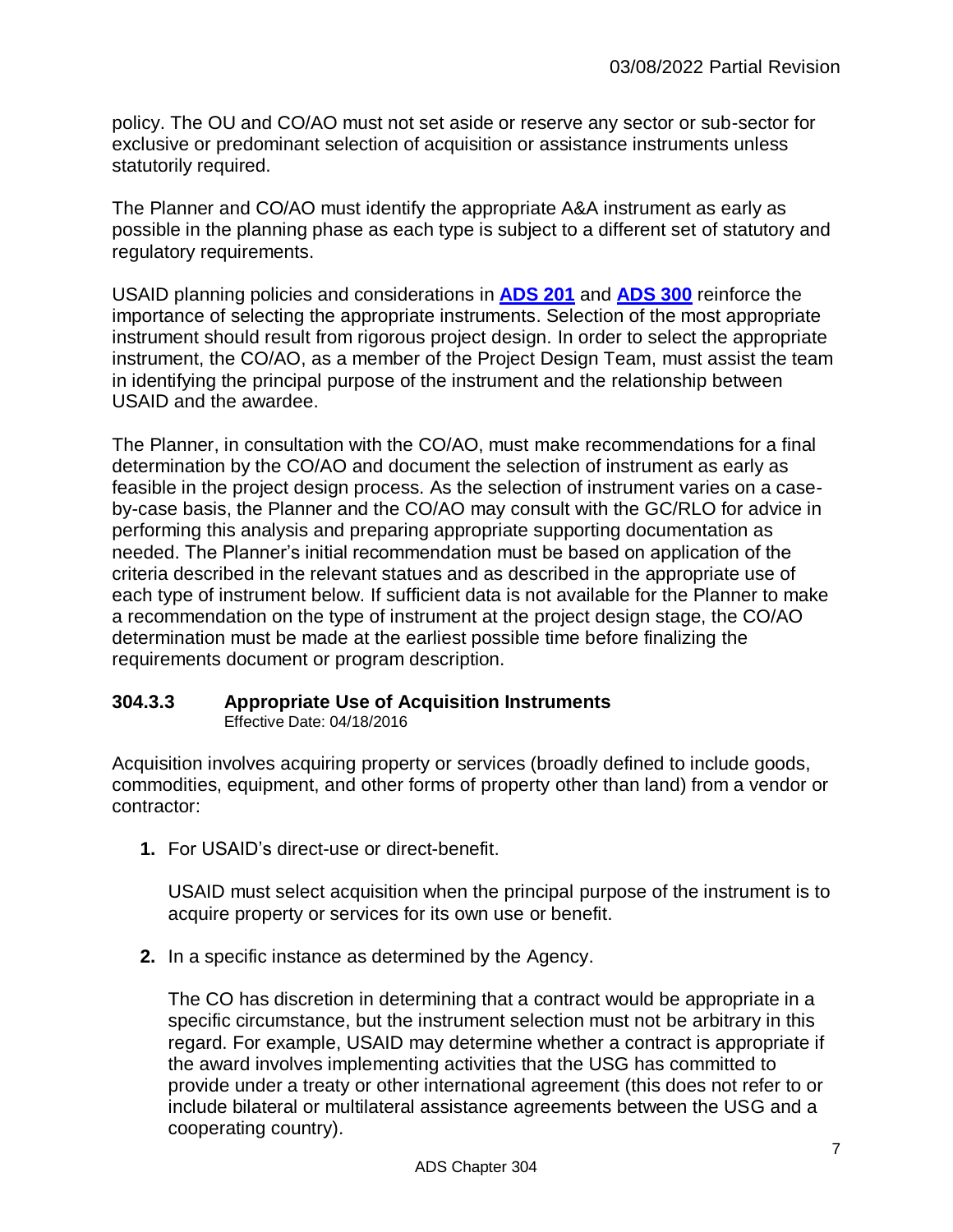# <span id="page-7-0"></span>**304.3.3.1 Examples of Appropriate Uses of Contracts**

Effective Date: 04/18/2016

Contracts solicited and awarded in accordance with the **[FAR](https://www.acquisition.gov/?q=browsefar)**, the **[AIDAR](http://www.usaid.gov/ads/policy/300/aidar)**, and **[ADS](http://www.usaid.gov/ads/policy/300/302)  [302, USAID Direct Contracting](http://www.usaid.gov/ads/policy/300/302)** are used to acquire a wide variety of services and supplies as required by USAID, such services and supplies may be delivered either directly to USAID for its direct-use or benefit, including the following, non-exhaustive list:

- **(1)** Consulting and professional services of various kinds, including capacity development technical services provided for the Agency's direct-use or benefit.
- **(2)** Evaluation services, surveys, studies, and research as required by the Agency for its direct-use or benefit.
- **(3)** Generation of management information or other data for Agency use.
- **(4)** Conferences conducted by or on behalf of USAID.
- **(5)** Construction Activities Using contracts to manage both the design and construction of infrastructure projects allows USAID to specify the engineering requirements including design, tendering, and construction oversight activities, as well as ensure that safety or other operational construction standards and specifications are met.

NOTE: For more information on contracts, see **[ADS 302](http://www.usaid.gov/ads/policy/300/302)**. When choosing between procurement instruments, the CO should also look to **[FAR Part 16, Types of](https://www.acquisition.gov/?q=/browse/far/16)  [Contracts](https://www.acquisition.gov/?q=/browse/far/16)**, for guidance on selecting the contract type.

#### <span id="page-7-1"></span>**304.3.4 Appropriate Use of Assistance Instruments** Effective Date: 04/18/2016

Pursuant to the FGCAA, a grant or cooperative agreement is the appropriate legal instrument to transfer money, property, services, or anything of value to a recipient to carry out a public purpose of support or stimulation authorized by a law of the United States. For example, if the principal purpose is to "assist" a recipient to provide its services or property to third parties, such as partner country government institutions, local organizations, or target civilian populations, a grant or cooperative agreement may be appropriate.

Assistance differs from acquisition in that with assistance, the principal purpose of the relationship is to benefit the recipient through a transfer of a thing of value, not to procure property or services. In other words, USAID's focus is on providing financial support or assistance to a prime recipient who merits federal support or assistance by reason of its mission, programs, or activities, not on acquiring property or services for the direct-use or benefit of the Agency. If USAID's principal purpose is to provide financial and other assistance to the prime recipient to carry out its own mission,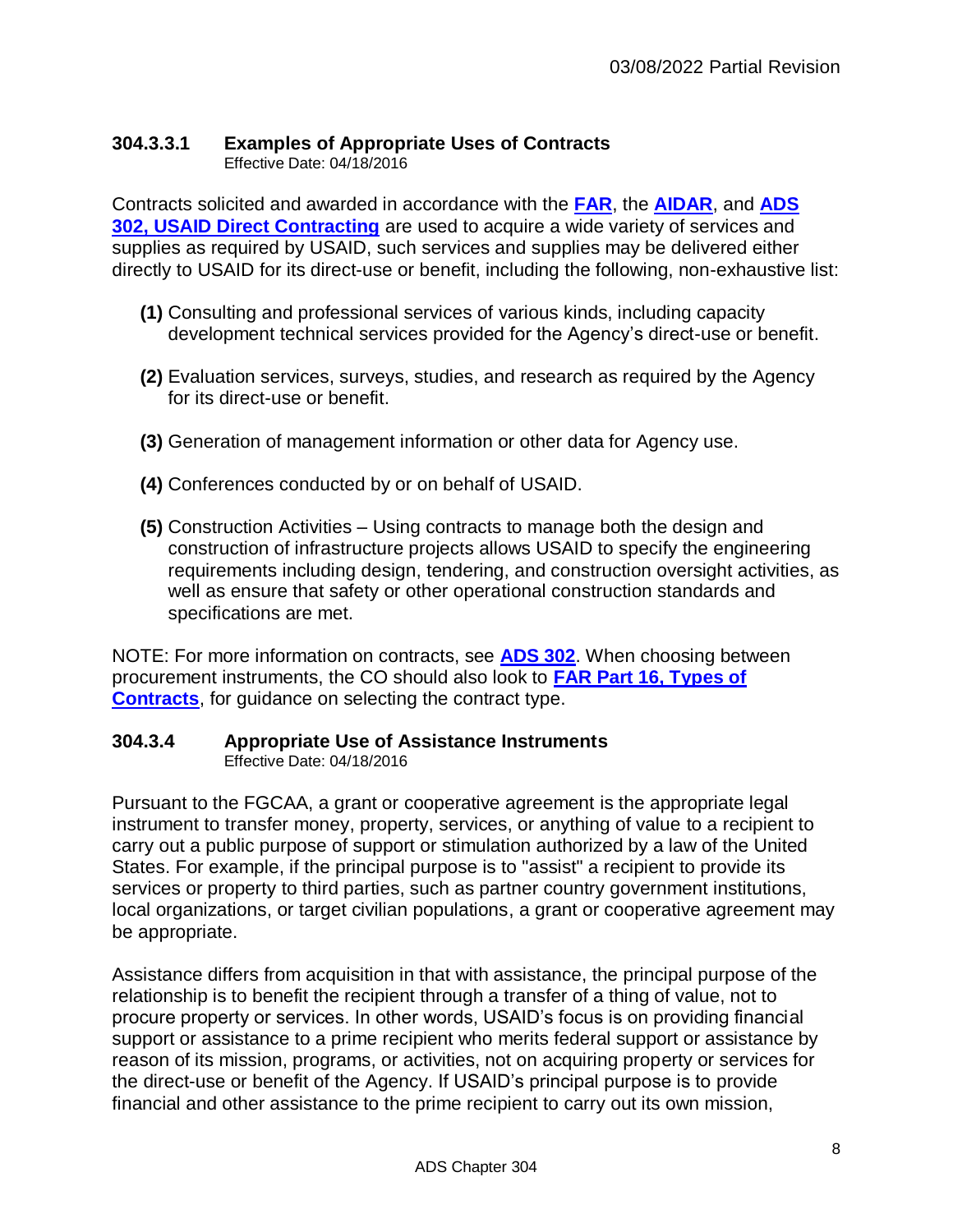programs, or activities, then an assistance instrument is appropriate.

#### <span id="page-8-0"></span>**304.3.4.1 Examples of Appropriate Uses of Assistance Instruments** Effective Date: 04/18/2016

USAID awards grants and cooperative agreements in accordance with the applicable requirements and procedures in 2 CFR Parts 200 and 700 and ADS 303. Such grants and cooperative agreements provide financial or other support to recipients to carry out a public purpose of support or stimulation authorized by law (see **304.3.1.b**). Several non-exhaustive examples of appropriate use of assistance when authorized by law include the following:

- **(1)** Supporting a recipient through cash or in-kind contributions to enable it to fulfill its mission of providing urgent humanitarian assistance to displaced individuals affected by a civil war.
- **(2)** Providing funding to eligible recipients to stimulate their activities to promote political competition and consensus building through support to electoral and political processes, and fostering more accountable and responsive political parties and institutions.
- **(3)** Financing a recipient's ongoing efforts to improve maternal and child health.
- **(4)** Enabling an organization to carry out its proposed activity of assisting farmers, cooperatives and associations, and small and medium-sized businesses in developing countries to fight hunger and poverty.
- **(5)** Providing funding to a recipient to expand its project to improve sustainable livelihoods of ethnic minorities, providing them with skills and knowledge to thrive in a growing market economy.

In all of the above examples, the principal purpose of the relationship between USAID and the awardee is to assist the awardee rather than to obtain a service from them for USAID's direct-use or benefit. The awardee is the primary beneficiary of the assistance although there may be downstream beneficiaries as well.

NOTE: For more information on grants and cooperative agreements, see **[ADS 303](https://www.usaid.gov/ads/policy/300/303)**.

#### <span id="page-8-1"></span>**304.3.4.2 Limitation on the Use of Assistance Instruments for Construction** Effective Date: 04/18/2016

USAID has determined that construction activities are rarely appropriate under assistance instruments. The limited management oversight that USAID can legally assert over recipients under assistance awards minimizes USAID's ability to ensure that the design and construction activities are carried out properly. The policy and procedures limiting the use of assistance awards to accomplish construction activities are provided at **[ADS 303maw, USAID Implementation of Construction Activities](http://www.usaid.gov/ads/policy/300/303maw)**.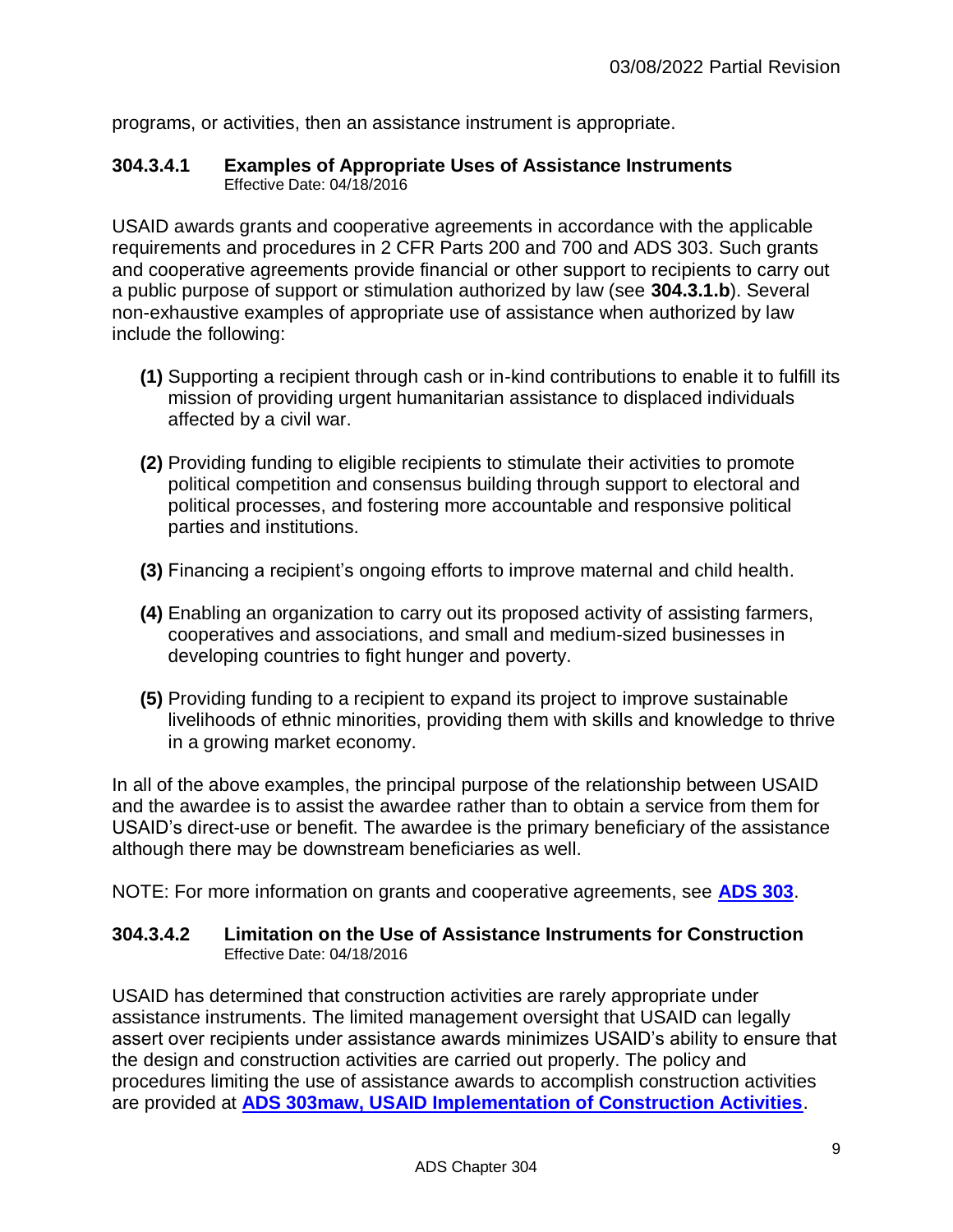# <span id="page-9-0"></span>**304.3.5 Non-Determinative Factors in Selecting the Type of Instrument**  Effective Date: 04/18/2016

Except as otherwise authorized by law, the Agency must not base the selection of the type of instrument on any of the following considerations:

# **a. Ultimate Public Purpose**

All USAID's acquisition or assistance awards ultimately intend to benefit a public purpose. Therefore, whether a program furthers a public purpose by serving the needs of ultimate beneficiaries in the host country should not be a factor in selecting the type of instrument.

# **b. Type of Organization**

Market research conducted during the planning phase may indicate that the preponderance of expertise in the proposed sector rests with a particular type of organization (e.g., commercial or non-profit). However, the type of organization that is likely to carry out an award should not constitute a factor in determining the appropriate instrument.

When the appropriate instrument is a contract, acquisition rules apply even if the awardee is a non-profit organization. Similarly, where the appropriate instrument is a grant or a cooperative agreement, assistance rules apply. Commercial organizations may receive grants and cooperative agreements, although assistance awards do not allow for profit.

# **c. Follow-on Activities**

The Planner and the CO/AO must determine and document the appropriate instrument type for each individual award based on applicable legal and policy criteria and on a fact-specific, case-by-case basis and should not be governed by the type of instrument(s) used for any predecessor activity.

# **d. Effect on USAID Resources and Lead Time**

Procurement Action Lead Time (PALT) differs for different types of acquisition and assistance instruments under **[ADS 300](http://www.usaid.gov/ads/policy/300/300)**. Lead times are typically longer for competitive acquisition instruments and may be more time and labor intensive than assistance instruments at the solicitation, award, and administration stages. The Planner and CO/AO must not take these factors into consideration when selecting the appropriate instrument.

# **e. Political Context**

The Planner and CO/AO should avoid determining the instrument type based on political considerations. For example, the preference of partner country government, other in-country influential parties, or other U.S. Government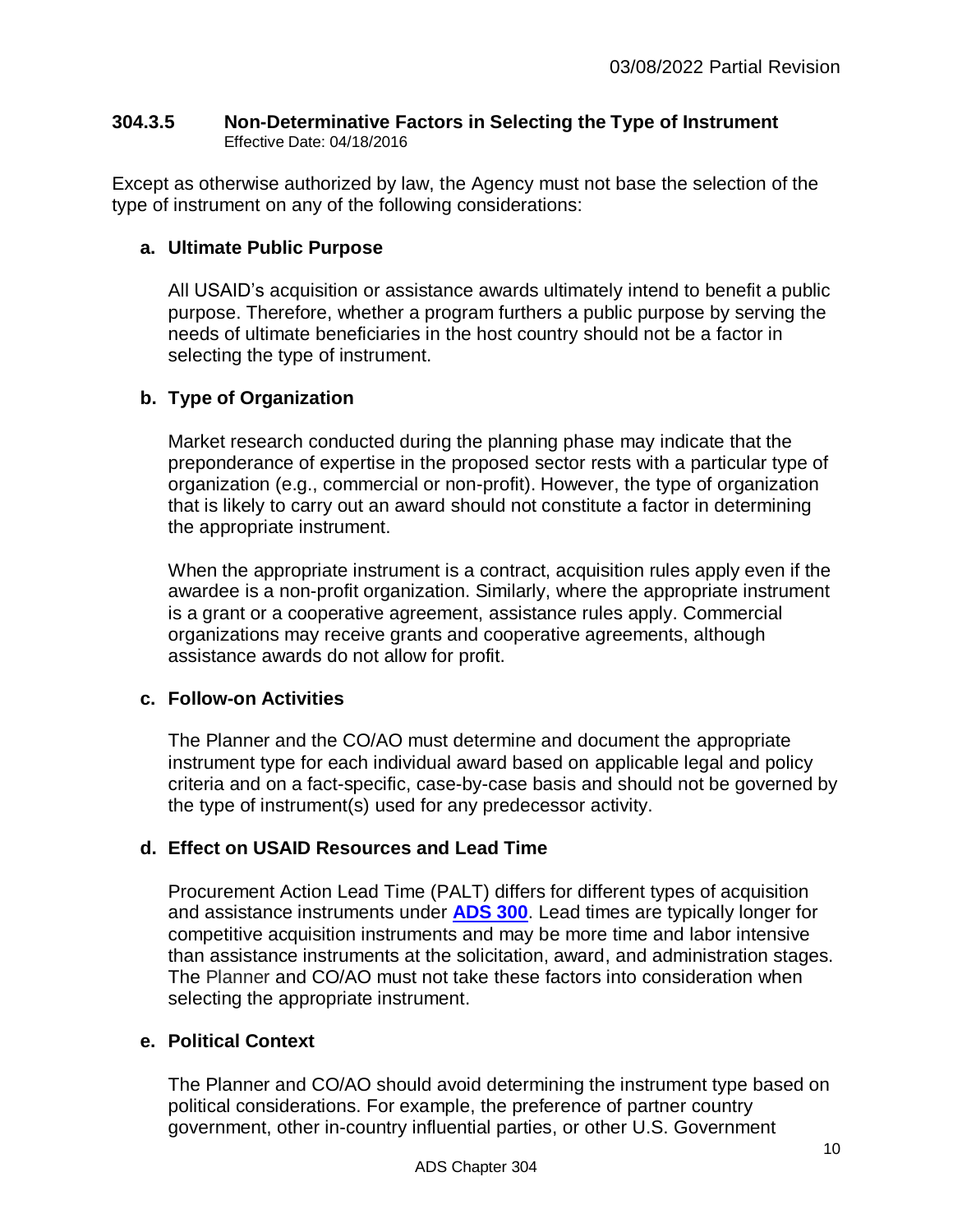entities for a particular implementing organization should not influence the instrument determination.

However, the political context or environment, particularly those arising from the country context and USAID's relationship with the host country in which the proposed activity will be implemented, may help inform the intended relationship between USAID and the awardee.

# **f. Operational Control and Programmatic Involvement**

The desire on the part of the Agency to control the details of post-award implementation is not an acceptable instrument selection criterion. It may, however, be an indication that the Agency has a requirement for goods or services to accomplish its own purposes, which would require the Agency to provide technical direction to interpret the technical requirements. COs/AOs and the Planner should closely examine their perceived need for control to determine whether it is an indication that the principal purpose of the award is to acquire goods or services or whether it is just a general preference that should have no role in choosing between acquisition and assistance.

"Substantial involvement" is not a relevant factor to consider in choosing between acquisition and assistance. After selecting between an acquisition and assistance instrument, substantial involvement becomes a relevant factor in selecting between a grant and a cooperative agreement (see **[ADS 303](http://www.usaid.gov/ads/policy/300/303)**).

#### <span id="page-10-0"></span>**304.3.6 Selection of Instrument Documentation**  Effective Date: 03/08/2022

The Planner, in consultation with the CO/AO, is responsible for drafting the initial selection of instrument recommendation memorandum, with a signature block for the CO/AO to accept or reject the recommendation. Selection of instrument recommendation memorandum templates are only available to Agency staff on the intranet at: **<https://pages.usaid.gov/M/OAA/business-process-improvement>**. The documentation must clearly and convincingly justify the recommendation of an acquisition or assistance instrument based on applicable statutory and regulatory criteria and Agency policy, including the requirements in this chapter (see **[ADS 201](http://www.usaid.gov/ads/policy/200/201)** and **[ADS 300](http://www.usaid.gov/ads/policy/300/300)**). The Planner recommending the type of instrument must sign and date the recommendation.

The Planner should complete and submit the supporting documentation to the CO/AO for review and approval within thirty (30) days after submitting the recommendation on type of instrument or listing the action on the Agency A&A Plan, whichever occurs first.

Within fifteen (15) business days after receipt, the CO/AO should either approve the Planner's recommendation or communicate any issues that must be resolved before approval. The Planner and the CO/AO must attempt to resolve any issues to their mutual satisfaction within the next fifteen (15) business days so that the Planner may move forward with the development of a complete procurement contract solicitation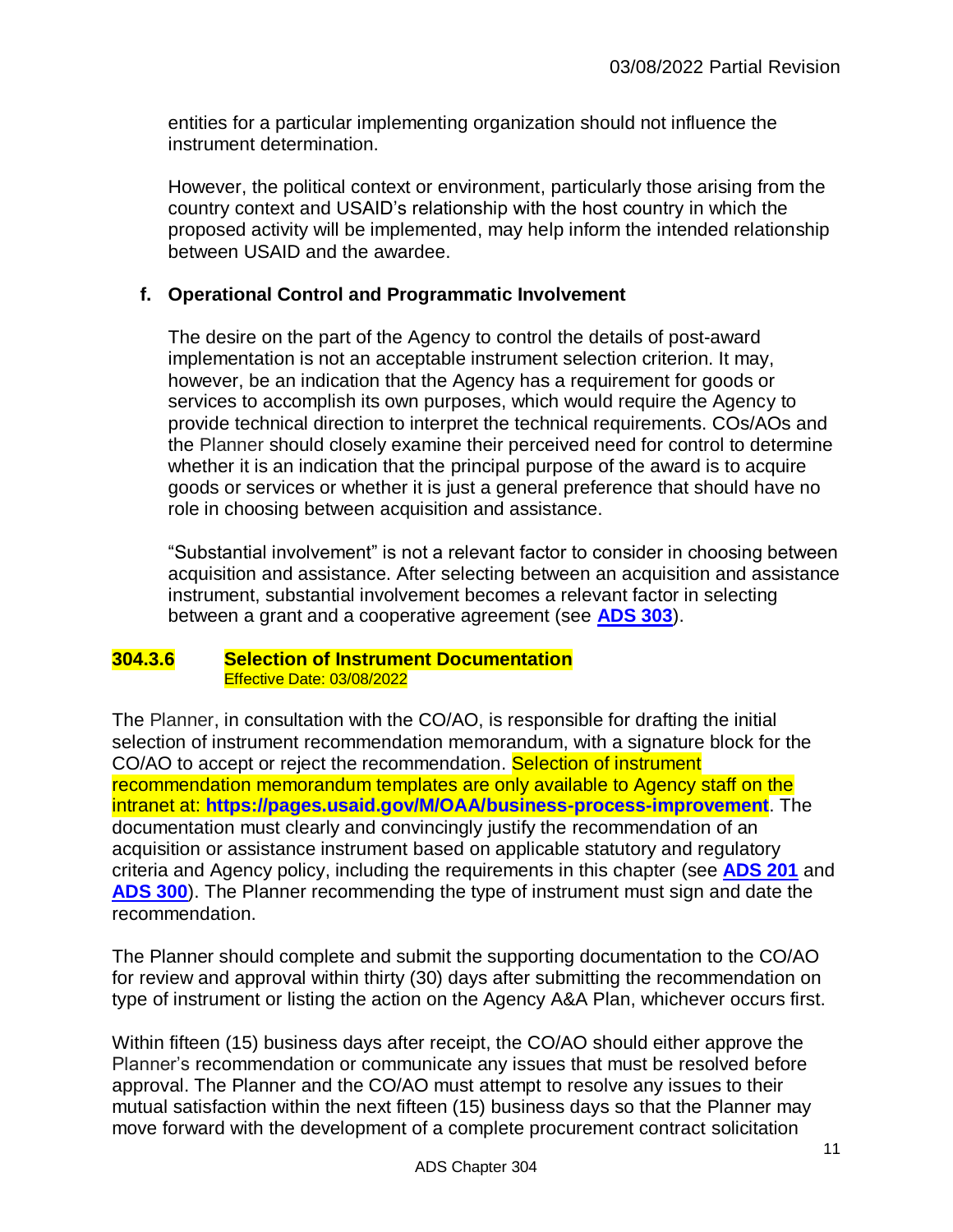package or assistance instrument announcement package (except in non-competitive situations). Approval of the Planner's recommendation constitutes confirmation by the CO/AO that the recommendation supports the Planner's initial determination of the most appropriate instrument based on the application of statutory and regulatory criteria.

If the Planner and CO/AO are unable to resolve a disagreement over selection of instrument issues, either the Planner or CO/AO must refer the matter to the M/OAA Director for resolution.

The Planner must include the final, approved version of the recommendation in its project design file and the CO/AO must include a copy in the A&A file in the Agency Secure Image and Storage Tracking System (ASIST).

When finalizing the selection of instrument, the OU must enter the data into the Agency Acquisition and Assistance (A&A) Plan and Review tool.

#### <span id="page-11-0"></span>**304.3.7 Development of Contract Solicitation Documentation and Assistance Announcement Documentation** Effective Date: 04/18/2016

The information in this ADS chapter provides policy and guidance for selecting the appropriate award instrument. After the type of instrument has been determined, the Planner and the CO/AO must adhere to the statutory, regulatory, and policy requirements applicable to the selected type of instrument. This includes drafting the solicitation documents, including the statement of work or program description, in accordance with the type of instrument selected, as they each have different requirements. Additionally, post-award administration must occur in accordance with the statutes, regulations, and policies pertaining to the selected instrument.

# <span id="page-11-1"></span>**304.4 MANDATORY REFERENCES**

#### <span id="page-11-2"></span>**304.4.1 External Mandatory References** Effective Date: 04/18/2016

- **a. [2 CFR Part 200](http://www.ecfr.gov/cgi-bin/text-idx?SID=10f34cdb5df1422174358acaaea3bfad&node=se2.1.200_1201&rgn=div8)**
- **b. [2 CFR Part 700](https://www.ecfr.gov/current/title-2/subtitle-B/chapter-VII/part-700)**
- **c. [Federal Acquisition Regulation](http://www.gpo.gov/fdsys/pkg/CFR-2003-title48-vol1/content-detail.html)**
- **d. Foreign [Assistance Act of 1961, as amended](http://www.gpo.gov/fdsys/pkg/CPRT-111JPRT51120/pdf/CPRT-111JPRT51120.pdf)**
- **e. [Federal Grant and Cooperative Agreement Act of 1977](https://www.govinfo.gov/content/pkg/STATUTE-92/pdf/STATUTE-92-Pg3.pdf)**
- **f. [GAO Principles of Federal Appropriations Law, Vol. II, Chapter 10, Federal](http://www.gao.gov/products/GAO-06-382SP)  [Assistance: Grants and Cooperative Agreements](http://www.gao.gov/products/GAO-06-382SP)**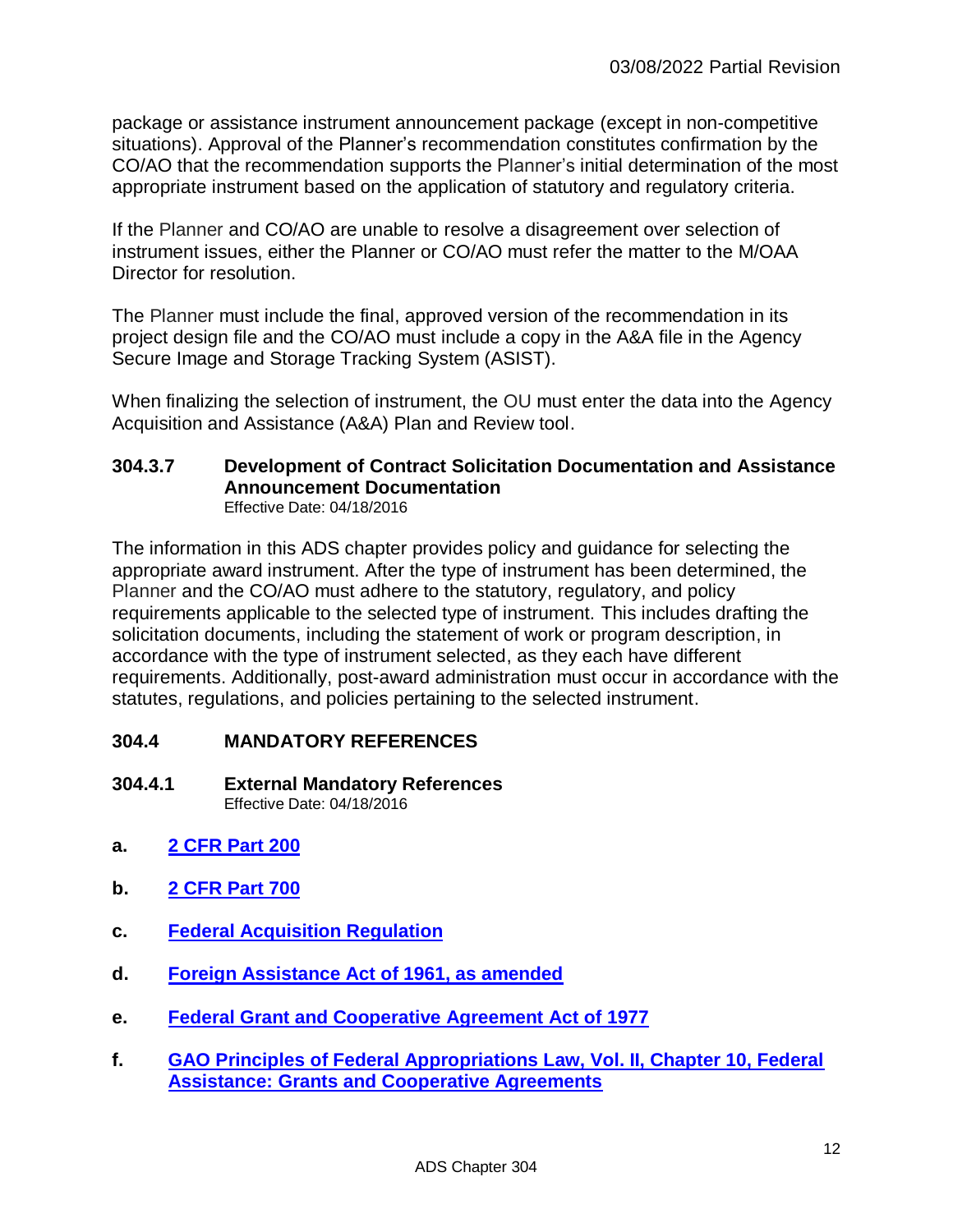- **g. [OMB Final Guidance "Implementation of Federal Grant and Cooperative](http://2010-2014.commerce.gov/sites/default/files/documents/2011/september/omb-grants-and-contracts-guide-1978.pdf)  [Agreement Act of 1977" \(43 FR 36860, August 18, 1978\)](http://2010-2014.commerce.gov/sites/default/files/documents/2011/september/omb-grants-and-contracts-guide-1978.pdf)**
- <span id="page-12-0"></span>**304.4.2 Internal Mandatory References** Effective Date: 04/18/2016
- **a. [ADS 200, Development](http://www.usaid.gov/ads/policy/200/200) Policy**
- **b. [ADS 201, Program Cycle Operational Policy](http://www.usaid.gov/ads/policy/200/201)**
- **c. [ADS 300, Agency Acquisition and Assistance \(A&A\) Planning](http://www.usaid.gov/ads/policy/300/300)**
- **d. [ADS 302, USAID Direct Contracting](http://www.usaid.gov/ads/policy/300/302)**
- **e. [ADS 303, Grants and Cooperative Agreements to Non-Governmental](http://www.usaid.gov/ads/policy/300/303)  [Organizations](http://www.usaid.gov/ads/policy/300/303)**
- **f. [ADS 303maw, USAID Implementation of Construction Activities](http://www.usaid.gov/ads/policy/300/303maw)**
- **g. [AIDAR](http://www.usaid.gov/ads/policy/300/aidar)**
- <span id="page-12-1"></span>**304.5 ADDITIONAL HELP** Effective Date: 05/19/2021
- **a. [ADS 304saa, Amplifying Guidance for Selecting the Appropriate](http://www.usaid.gov/ads/policy/300/304saa)  [Acquisition and Assistance \(A&A\) Instrument](http://www.usaid.gov/ads/policy/300/304saa)**

#### <span id="page-12-2"></span>**304.6 DEFINITIONS**

Effective Date: 04/18/2016

See the **[ADS Glossary](https://www.usaid.gov/ads/policy/glossary)** for all ADS terms and definitions.

# **Acquisition**

Acquisition means the acquiring by contract with appropriated funds of supplies or services (including construction) by and for the use of the Federal Government through purchase or lease, whether the supplies or services are already in existence or must be created, developed, demonstrated, and evaluated. Acquisition begins at the point when agency needs are established and includes the description of requirements to satisfy agency needs, solicitation and selection of sources, award of contracts, contract financing, contract performance, contract administration, and those technical and management functions directly related to the process of fulfilling agency needs by contract (FAR 2.101). For purposes of this chapter, the terms "acquisition" and "procurement" are used interchangeably. (**Chapter 304**)

# **Agency Acquisition and Assistance (A&A) Plan**

The Agency business tool that documents all planned acquisition and assistance actions that are to be executed by a USAID contracting officer or agreement officer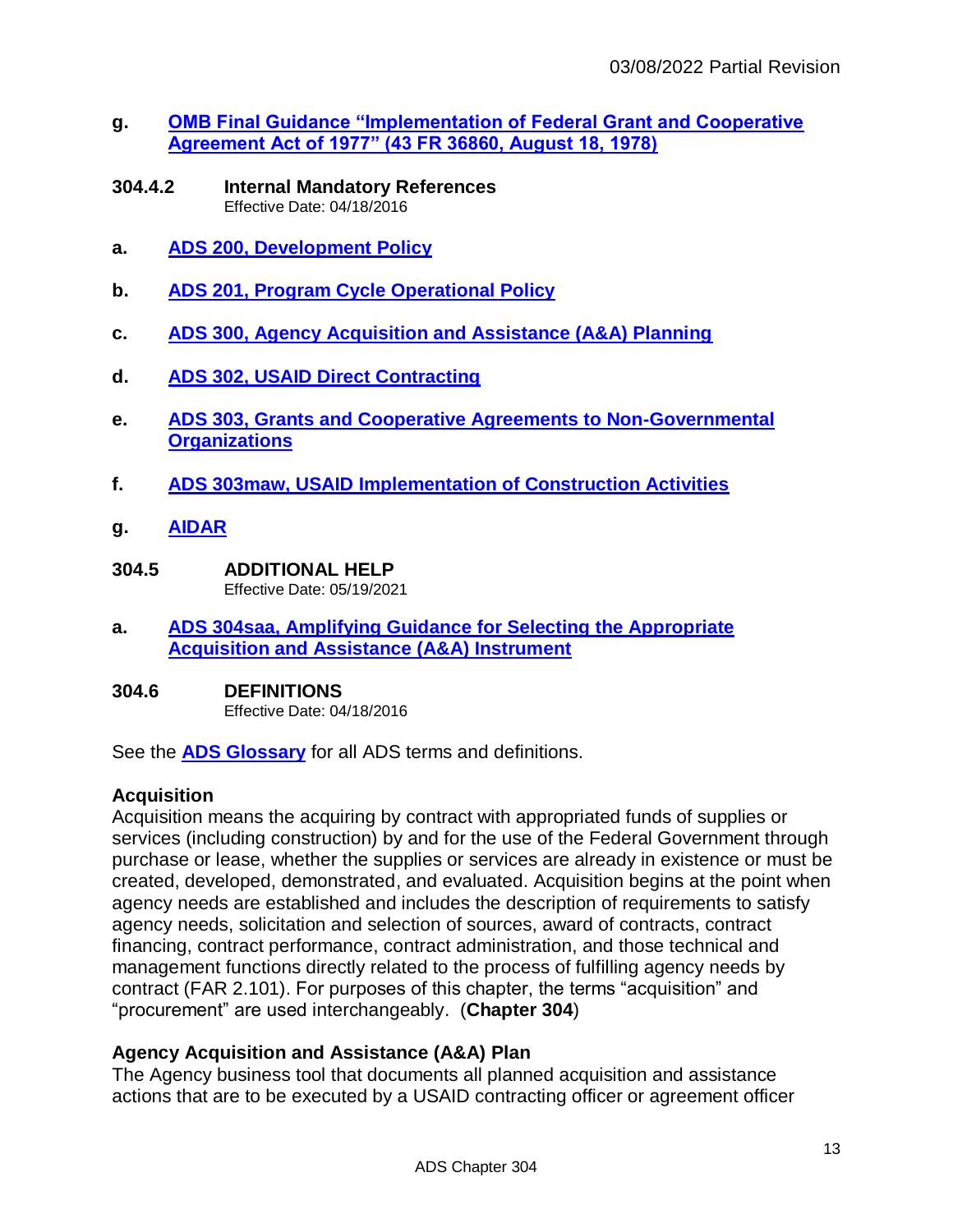during a fiscal year and identifies milestones and tracks status in the acquisition or assistance process for each action. (**Chapter [300](http://www.usaid.gov/ads/policy/300/300)** and **304**)

# **Agreement Officer**

A person with the authority to (1) enter into, administer, terminate, and close out assistance agreements, and (2) make related determinations and findings on behalf of USAID. An Agreement Officer may only act within the scope of a duly authorized warrant or other valid delegation of authority. The term "Agreement Officer" includes persons warranted as "Grant Officers." It also includes certain authorized representatives of the Agreement Officer acting within the limits of their authority as delegated by the Agreement Officer. **(Chapter [303](http://www.usaid.gov/ads/policy/300/303) and 304)**

# **Assistance Executive**

The Director, Office of Acquisition and Assistance (M/OAA/OD), or designee in USAID/W who

- Acts as the Agency's coordinator for all assistance matters (that is, financial assistance that provides support to a non-governmental entity to accomplish a public purpose), which may require OMB approval (such as deviations to OMB regulations);
- Makes the final determination of the choice of implementation instrument when there is disagreement between the contracting activity and the Development Objective team. (**Chapter [303](http://www.usaid.gov/ads/policy/300/303)** and **304**)

# **Construction**

Construction activities include construction, alteration, or repair (including dredging and excavation) of buildings, structures, or other real property and includes, without limitation, improvements, renovation, alteration and refurbishment. The term includes, without limitation, roads, power plants, buildings, bridges, water treatment facilities, and vertical structures. (**Chapter 304**)

# **Contract**

A mutually binding legal relationship obligating the seller to furnish the supplies or services (including construction) and the buyer to pay for them. It includes all types of commitments that obligate the Government to an expenditure of appropriated funds and that, except as otherwise authorized, are in writing. In addition to bilateral instruments, contracts include (but are not limited to) awards and notices of awards; job orders or task letters issued under basic ordering agreements; letter contracts; orders, such as purchase orders, under which the contract becomes effective by written acceptance or performance; and bilateral contract modifications. Contracts do not include grants and cooperative agreements covered by 31 U.S.C. 6301, et seq. For discussion of various types of contracts, see FAR Part 16. (**Chapter [300,](http://www.usaid.gov/ads/policy/300/300) 304**, **[331](http://www.usaid.gov/ads/policy/300/331)**)

# **Contracting Officer**

A person representing the U.S. Government through the exercise of their delegated authority to enter into, administer, and terminate contracts and make related determinations and findings. This authority is delegated by one of two methods: to an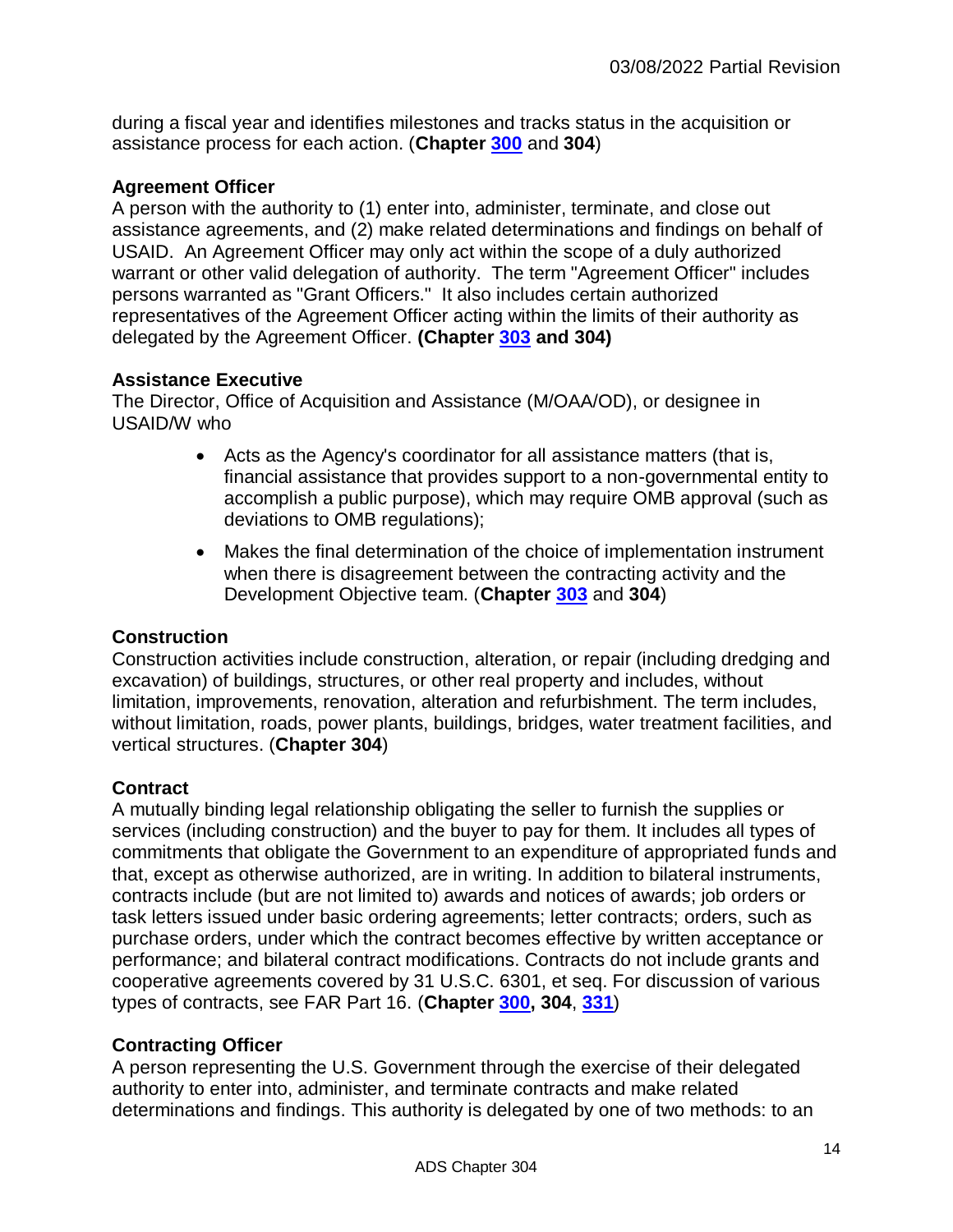individual by means of a "Certificate of Appointment", SF 1402, as prescribed in FAR 1.603-3, including any limitations on the scope of authority to be exercised, or to the head of each contracting activity (as defined in AIDAR 702.170), as specified in AIDAR 701.601. (**Chapters [302](http://www.usaid.gov/ads/policy/300/302)**, **304**, **[331](http://www.usaid.gov/ads/policy/300/331)**, **[535](http://www.usaid.gov/ads/policy/500/535)**)

# **Cooperative Agreement**

A legal instrument used where the principal purpose is the transfer of money, property, services or anything of value to the recipient in order to accomplish a public purpose of support or stimulation authorized by Federal statute and where substantial involvement by USAID is anticipated. (**Chapters [300](http://www.usaid.gov/ads/policy/300/300)**, **[303](http://www.usaid.gov/ads/policy/300/303)**, **304**)

# **Grant**

A legal instrument used where the principal purpose is the transfer of money, property, services or anything of value to the recipient in order to accomplish a public purpose of support or stimulation authorized by Federal statute and where substantial involvement by USAID is not anticipated. (**Chapters [300](http://www.usaid.gov/ads/policy/300/300)**, **[303](http://www.usaid.gov/ads/policy/300/303)**, **304**, **[591](http://www.usaid.gov/ads/policy/500/591)**, **[595](http://www.usaid.gov/ads/policy/500/595)**)

# **Non-Federal Entity**

Non-federal entity means a state, local government, Indian tribe, institution of higher education (IHE), or nonprofit organization that carries out a Federal award as a recipient or subrecipient. (**Chapter 304**)

# **Operating Units**

The organizational unit responsible for implementing a foreign assistance program for one or more elements of the Department of State's Foreign Assistance Framework. The definition includes all U.S. Government agencies implementing any funding from the relevant foreign assistance accounts (the 150 accounts). For USAID, it includes field Missions and regional entities, as well as regional bureaus, pillar bureaus, and independent offices in USAID/Washington that expend program funds to achieve DOs identified in a CDCS. In Chapter 201, field OUs are referred to as "Missions", and those in Washington are referred to as "Washington OUs." (**Chapters [201](http://www.usaid.gov/ads/policy/200/201)**, **[260](http://www.usaid.gov/ads/policy/200/260)**, **[304](http://www.usaid.gov/ads/policy/300/304)**)

# **Planner**

The designated person responsible for developing and maintaining a written Individual Acquisition Plan (IAP), or for the planning function in those acquisitions (FAR 7.101) or assistance actions not requiring a written plan. The Planner may be the Project Manager, where a project approach is used (**[ADS 201](http://www.usaid.gov/ads/policy/200/201)**), or the intended Contracting Officer/Agreement Officer Representative (COR/AOR), among other examples. The Planner works with the CO/AO to carry out the planning function. Operating Units (OUs) must ensure that a Planner is identified for a particular procurement. Though OUs have the discretion to determine the appropriate individual based on the organizational structure and functions of the unit, the Planner must be an individual with sufficient authority in the OU to ensure that planning complies with this chapter, FAR acquisition planning requirements, and OMB/OFPP Policy Letter 11-01 Performance of Inherently Governmental and Critical Functions. (**Chapter [300](http://www.usaid.gov/ads/policy/300/300)** and **304**)

# **Procurement**